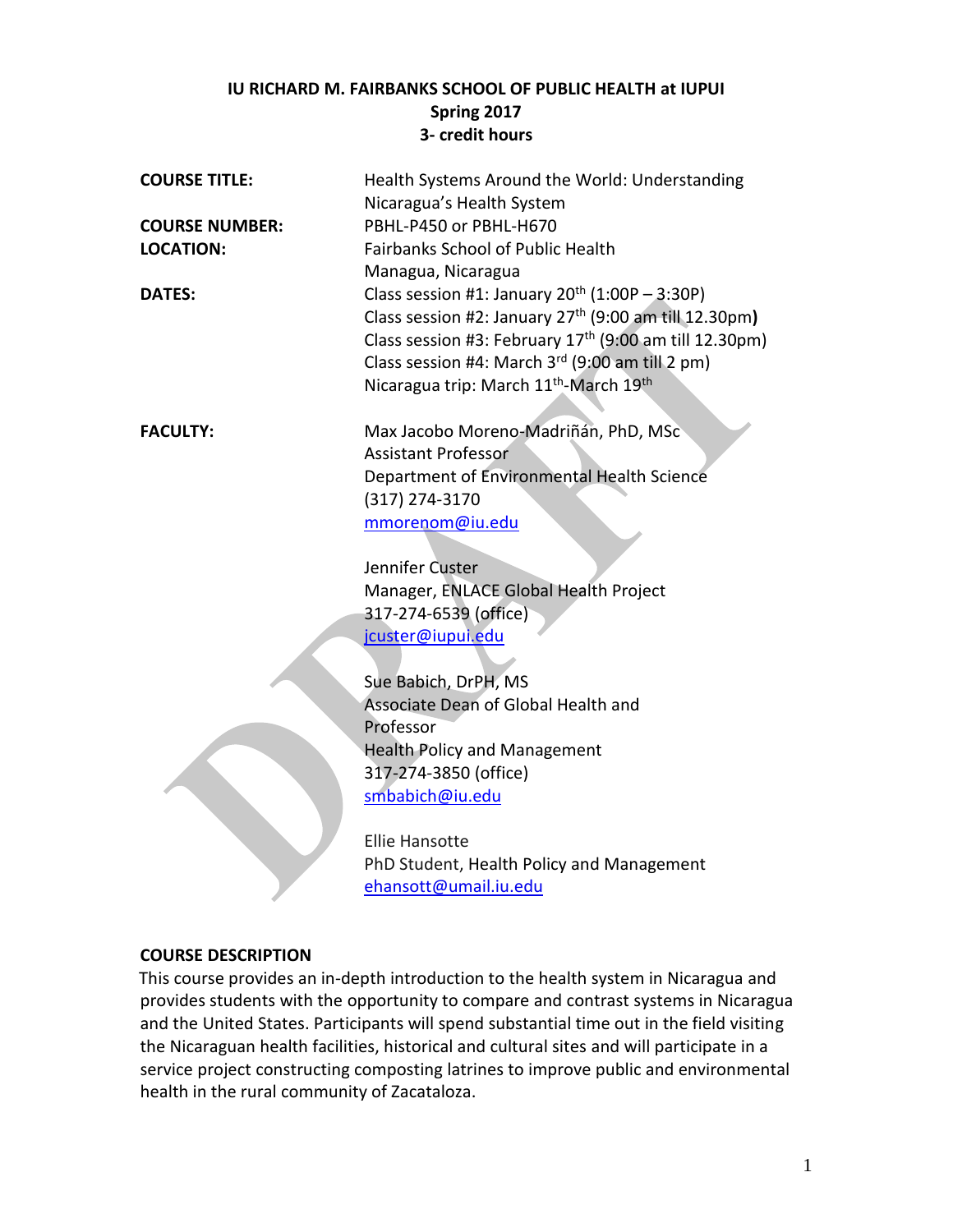#### **PROGRAM COMPETENCIES**

This course contributes to the following undergraduate competencies:

- 1. Communicate effectively with diverse stakeholders, including public health and health care professionals, individually and in-group settings using verbal, written, and electronic modes of communication.
- 2. Work individually and within a team setting by applying organizational knowledge and leadership skills.
- 3. Recognize and demonstrate sensitivity to diverse points of view.

#### **LEARNING OBJECTIVES**

At the completion of this course, students will be able to:

- 1. Describe the basic components of the US healthcare system.
- 2. Describe the core components of public health.
- 3. Identify and discuss the differences between the US healthcare system and those in this low-income country.
- 4. Describe the history, organization and financing of Nicaragua's health system.
- 5. Understand current issues and changes underway relating to delivery of health services in Nicaragua.
- 6. Discuss the challenges relating to cost, quality and access to care.
- 7. Understand fundamental principles of providing for sanitation in Nicaragua.
- 8. Debate future directions for the delivery of health services in Nicaragua and implications for the public's health.

## **REQUIRED OR SUGGESTED TEXT AND/OR READINGS**

#### **Required for undergraduate and graduate students:**

*A Community Guide to Environmental Health*, by Jeff Conant & Pam Fadem Chapter 7 (the only chapter required) provides basic information about sanitation and the rationale and principles for toilet construction.

Additional readings provided by the instructor.

#### **Required for graduate students/optional for undergraduate students:**

*The Healing of America*, by T.R. Reid Provides a tour of health systems in other wealthy countries and challenges us to consider what can be learned from these other systems.

#### *Hoping to Help*, by Judith N. Lasker

Provides a comprehensive assessment of global health volunteering, based on research into how it currently operates, its benefits and drawbacks and how it might be organized to contribute most effectively.

Optional for undergraduate and graduate students: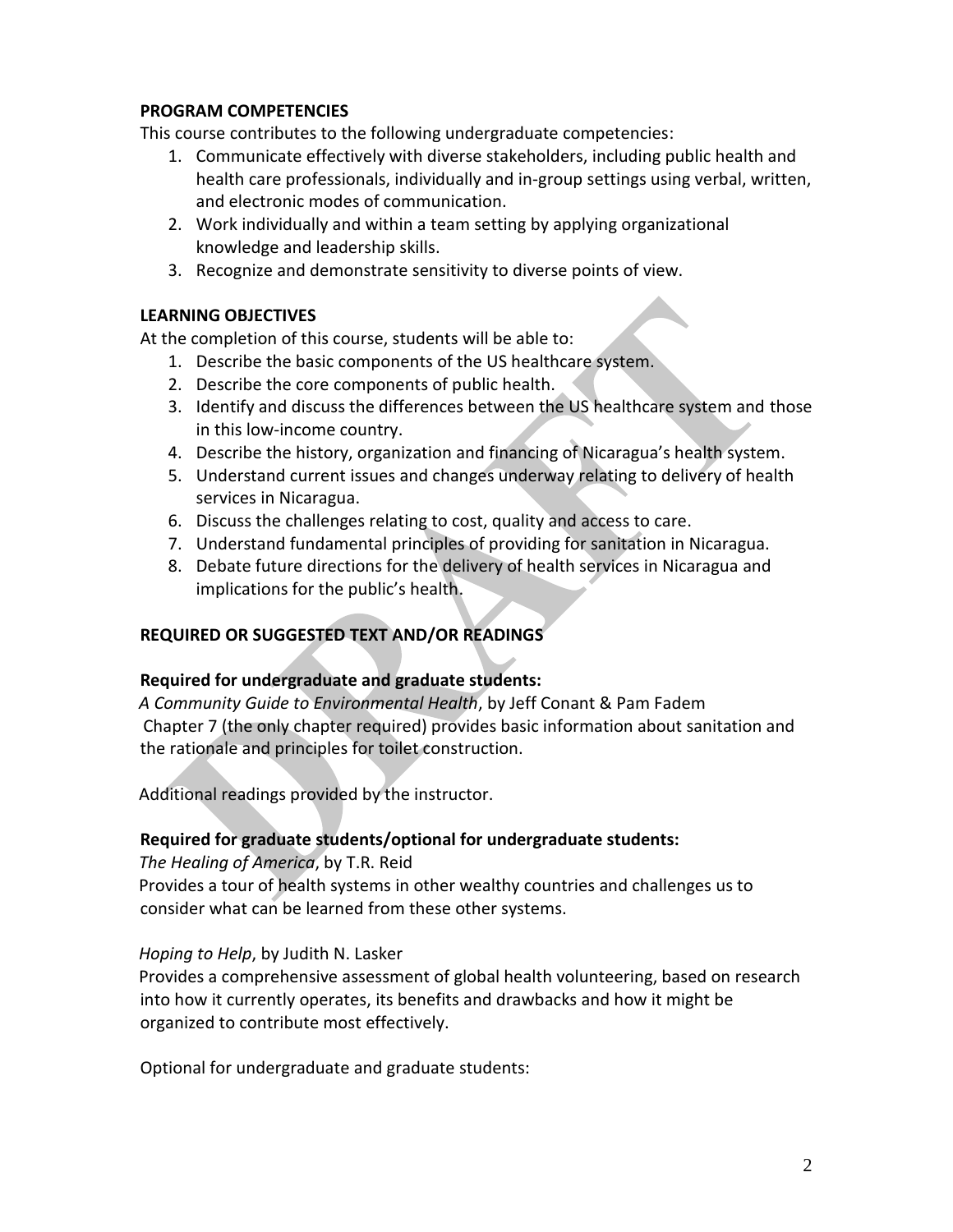Henhle, J.; Mandzuk, C.; Emery, E.; Schrowe, L.; Sevilla-Martir, J. (2010). Global health and international medicine: Honduras stove project. Hispanic Health Care Internationl. 8(1): 36-46. DOI: [10.1891/1540-4153.8.1.36](http://dx.doi.org/10.1891/1540-4153.8.1.36)

### **Comparative Data & Tools**

Commonwealth Fund Tool, "Compare International Survey Data by Country": <http://www.commonwealthfund.org/Topics/International-Health-Policy.aspx>

2011 Commonwealth Fund Report, "International Profiles of Health Care Systems." [http://www.commonwealthfund.org/Publications/Fund-](http://www.commonwealthfund.org/Publications/Fund-Reports/2011/Nov/International-Profiles-of-Health-Care-Systems-2011.aspx)[Reports/2011/Nov/International-Profiles-of-Health-Care-Systems-2011.aspx](http://www.commonwealthfund.org/Publications/Fund-Reports/2011/Nov/International-Profiles-of-Health-Care-Systems-2011.aspx)

Commonwealth Fund: "Mirror, Mirror on the Wall: Comparative Performance of American Health Care":

[http://www.commonwealthfund.org/usr\\_doc/site\\_docs/slideshows/MirrorMirror/Mirr](http://www.commonwealthfund.org/usr_doc/site_docs/slideshows/MirrorMirror/MirrorMirror.html) [orMirror.html](http://www.commonwealthfund.org/usr_doc/site_docs/slideshows/MirrorMirror/MirrorMirror.html)

[http://www.commonwealthfund.org/Publications/Fund-Reports/2010/Jun/Mirror-](http://www.commonwealthfund.org/Publications/Fund-Reports/2010/Jun/Mirror-Mirror-Update.aspx?page=all)[Mirror-Update.aspx?page=all](http://www.commonwealthfund.org/Publications/Fund-Reports/2010/Jun/Mirror-Mirror-Update.aspx?page=all)

## **REQUIREMENTS AND EXPECTATIONS**

To receive credit for this course, you must complete the following requirements:

- I. Meeting #1: Fall 2016 (November  $11^{th}$ )
- II. Meeting #2: January 20th (9: 00 am till 12.30pm**)**
- III. Meeting #3: February  $17<sup>th</sup>$  (9.00 am till 12.30pm)
- IV. Meeting  $#4$ : March  $3<sup>rd</sup>$  (9:00 am till 2:00 pm),

Please see agenda for all the meetings included at the end of this document.

V. Nicaragua session: March 11-19 (Spring Break)

Please see agenda included at the end of this document.

There will be group activities, and academic content included on this trip. Every student has to complete all activities to get full credit for the course.

VI. Exam

A 20 pt exam consisting of short answer and essay questions will be given during the class session #4. It will cover material presented in class sessions 2, 3 and 4 including all required readings up to that point in the semester. Scores of 75 percent or greater earn a passing grade.

## VII. Reflective Journal

These journal entries should document your formal and informal interactions with local health professionals and community members as well as your personal development in the program. You should incorporate the course readings and lectures. Reflections are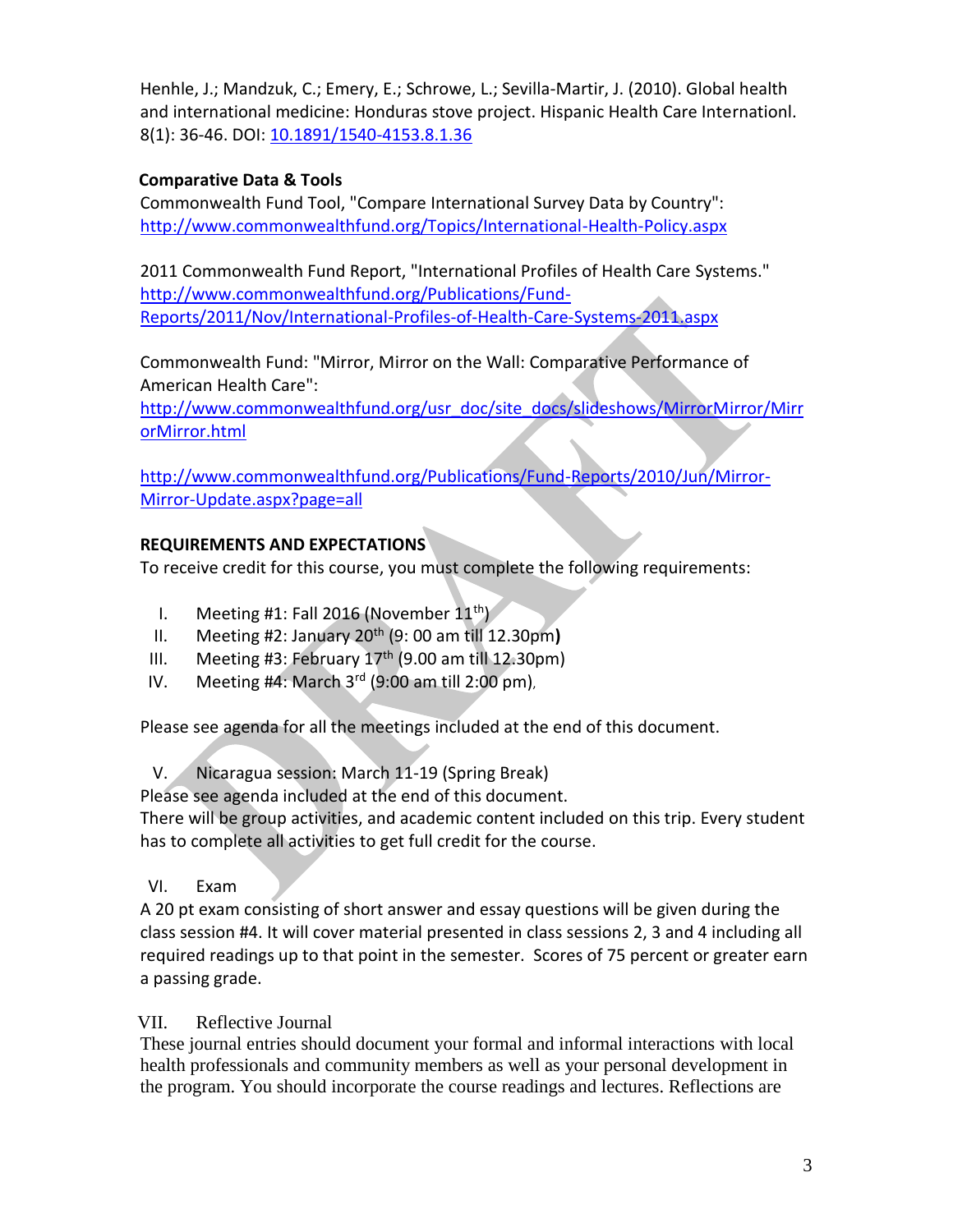expected at the end of each class session before traveling and at the end of each academic day abroad.

### VIII. Individual Project: Sharing your experience with the IUPUI Campus

- 1. You must submit a proposal for how you plan to share your experience with others on campus
	- What information do you plan to share
	- Who is your target audience
	- How do you plan to share the information and when (must be sometime during the remainder of the Spring 2017 semester; you are encouraged to be creative!)
	- You must submit your proposal no later than **Friday 3/31/2017.**
	- A proposal should be no longer than one page (Times New Roman, 12 points, double space). The course instructors will review your proposal, provide comments, and provide final approval.
- 2. You must develop a presentation/poster or other material that you will illustrate your experience on this trip. Plan to share this information with IUPUI campus. We encourage you to be creative and will provide ideas during the trip. You must submit a summary of your work by the last day of classes in the spring semester, May 1, 2017. For example, if you wrote an article for a campus publication, you should submit the article. If you hosted an event, you should submit a summary of the event, including any materials you presented, the number of attendees, etc.

# **EVALUATION AND GRADING SCALE**

Satisfactory completion of the course requirements will result in an "A" in this course. Requirements that are not submitted on time or are of poor quality will result in a lower grade.

# **TRAVEL GUIDELINES AND INFORMATION**

**NOTE: This program requires substantial physical labor for seven hours each day. The program takes place in a rural mountain community with no running water and intermittent electricity. Students will be living with Nicaraguan host families in simple housing with dirt floors and pit latrines. Students participating in this course must be willing, able and looking forward to experiencing life in a developing country.**

## **Costs:**

See estimates provided separately

## **Description of Housing Arrangements**

**Managua** | Lost Inn Managua Hostel, a small hostel specializing in hosting service groups. Hostel is safe, clean and simple. Rooms are hostel style with 6 single beds per room. Men will share a room and women will share a room.

**Zacataloza:** Participants will live with host families in simple concrete block homes with dirt floors. Homes do have electricity. Cots and mosquito nets are provided. Participants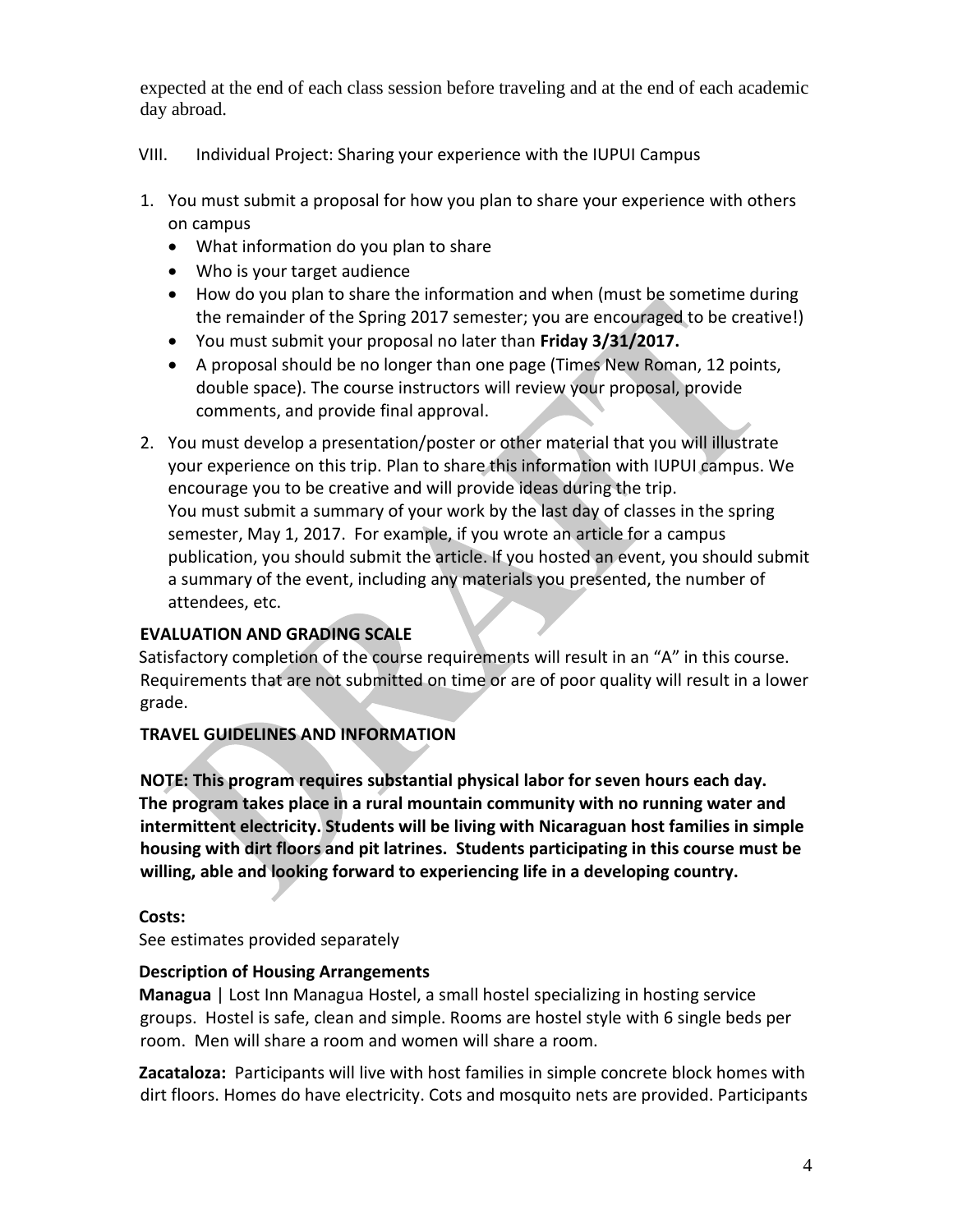must bring bedding and towels. There is no running water in Zacataloza. Families get water from a community pump.

### **Service Project**

Construction of composting latrines will take place in Zacataloza, a rural mountain community. Participants will prepare rebar for the foundation, mix cement, lay block/bricks under the supervision of trained Nicaraguan masons and a CoCoDA staff member. Participants are responsible for wearing safety gear (boots/work gloves) and following measures are taken by masons and CoCoDA to ensure student safety and wellbeing.

#### **Description of Meal Arrangements**

**Managua:** Meals are at the Lost Inn Managua Hostel or at restaurants vetted by CoCoDA.

**Zacataloza:** CoCoDA employs the service of a cook in Zacataloza who is trained in proper food preparation. All participants will eat communal meals prepared by this individual.

## **Student Conduct & Behavior**

The ENLACE Project in coordination and partnership with Companion Community Development Alternatives (CoCoDA), reserves the right to enforce culturally appropriate standards of conduct in another country and specifically reserves the right to terminate the participation of any student for failure to maintain these standards or for any actions of conduct which ENLACE and CoCoDA consider to be incompatible with the interest, harmony, comfort, or welfare of other participants or is disruptive to the program in general. In particular, either possession/consumption of controlled substances (by U. S. definition, or that of any other country) or alcohol impairment/abuse may result in immediate termination from the program. Participants are expected to act responsibly at all times.

Should a student's conduct and/or behavior threaten his or her own safety and/or wellbeing or that of others, be overly disruptive to the program, cause damage to the reputation of the ENLACE Project/IUSM, or threaten our relationship with any of our partners, the ENLACE Project as part of IUSM and in conjunction with CoCoDA, will initiate disciplinary action against that student and may lead to termination.

## **ATTENDANCE**

To receive academic credit for this course, you must be present at all pre-trip meetings, and on the trip to Nicaragua over Spring Break.

## **ADMINISTRATIVE WITHDRAWAL**

A basic requirement of this course is that you will participate in all class meetings and conscientiously complete all required course activities and assignments. If you miss the required activities, you may be administratively withdrawn from this course Administrative withdrawal may have academic, financial, and financial aid implications. Administrative withdrawal will take place after the full refund period, and if you are administratively withdrawn from the course, you will not be eligible for a tuition refund.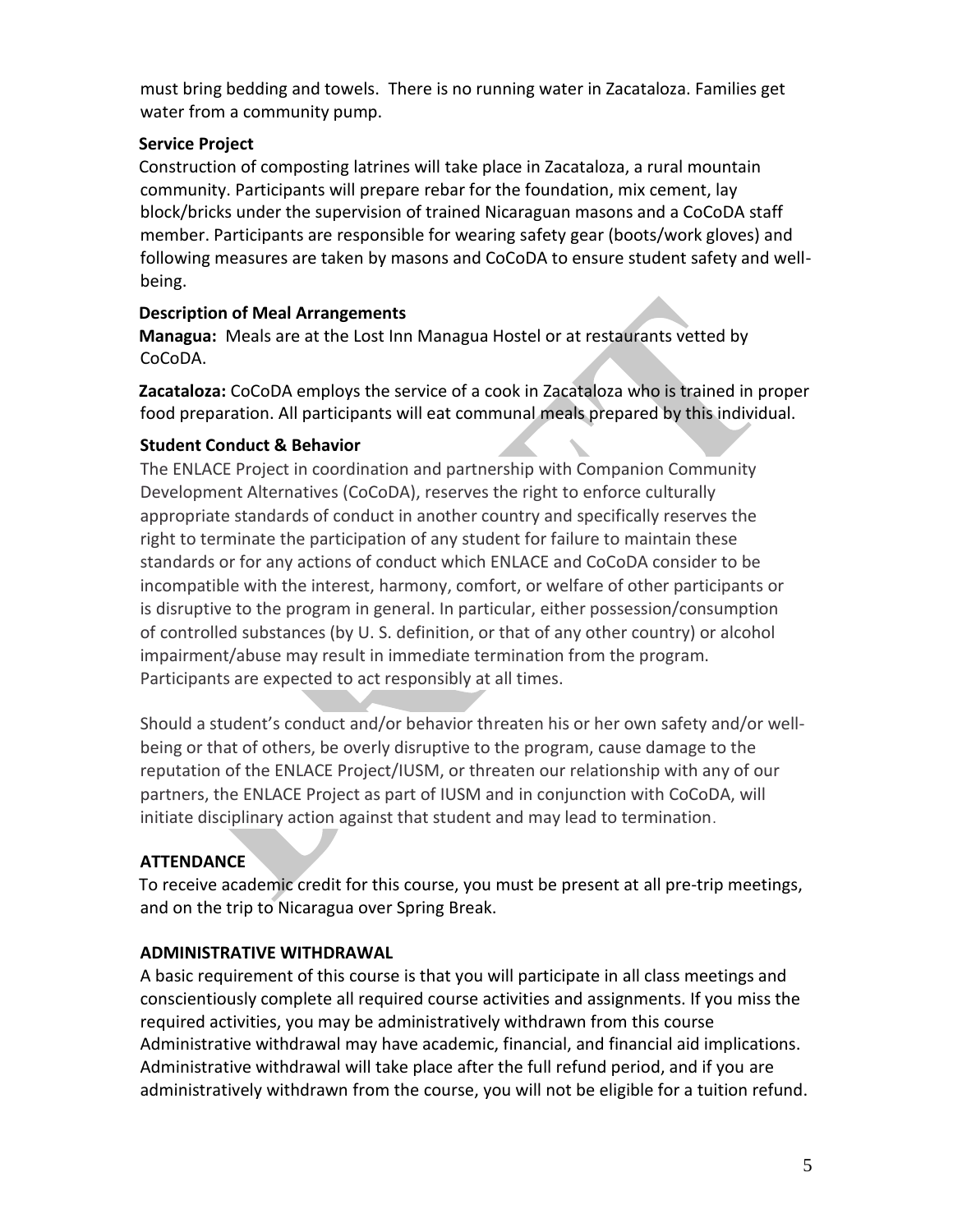If you have questions about the administrative withdrawal policy at any point during the semester, please contact me.

### **STUDENTS WITH DISABILITIES**

Students needing accommodations because of a disability will need to register with Adaptive Educational Services (AES) and complete the appropriate forms issued by AES before accommodations will be given. The AES office is located in Taylor Hall, UC 100. You can also reach the office by calling 274-3241. Visit **<http://aes.iupui.edu/>** for more information.

### **STUDENT COURSE EVALUATION**

The School of Public Health evaluates all courses. Student course evaluations will be conducted in a manner that maintains the integrity of the process and the anonymity of respondents.

### **ACADEMIC INTEGRITY**

Academic and personal misconduct by students in this class are defined and dealt with according to the procedures in the Student Misconduct section of the IUPUI *Code of Conduct,* <http://studentaffairs.iupui.edu/student-rights/student-code/>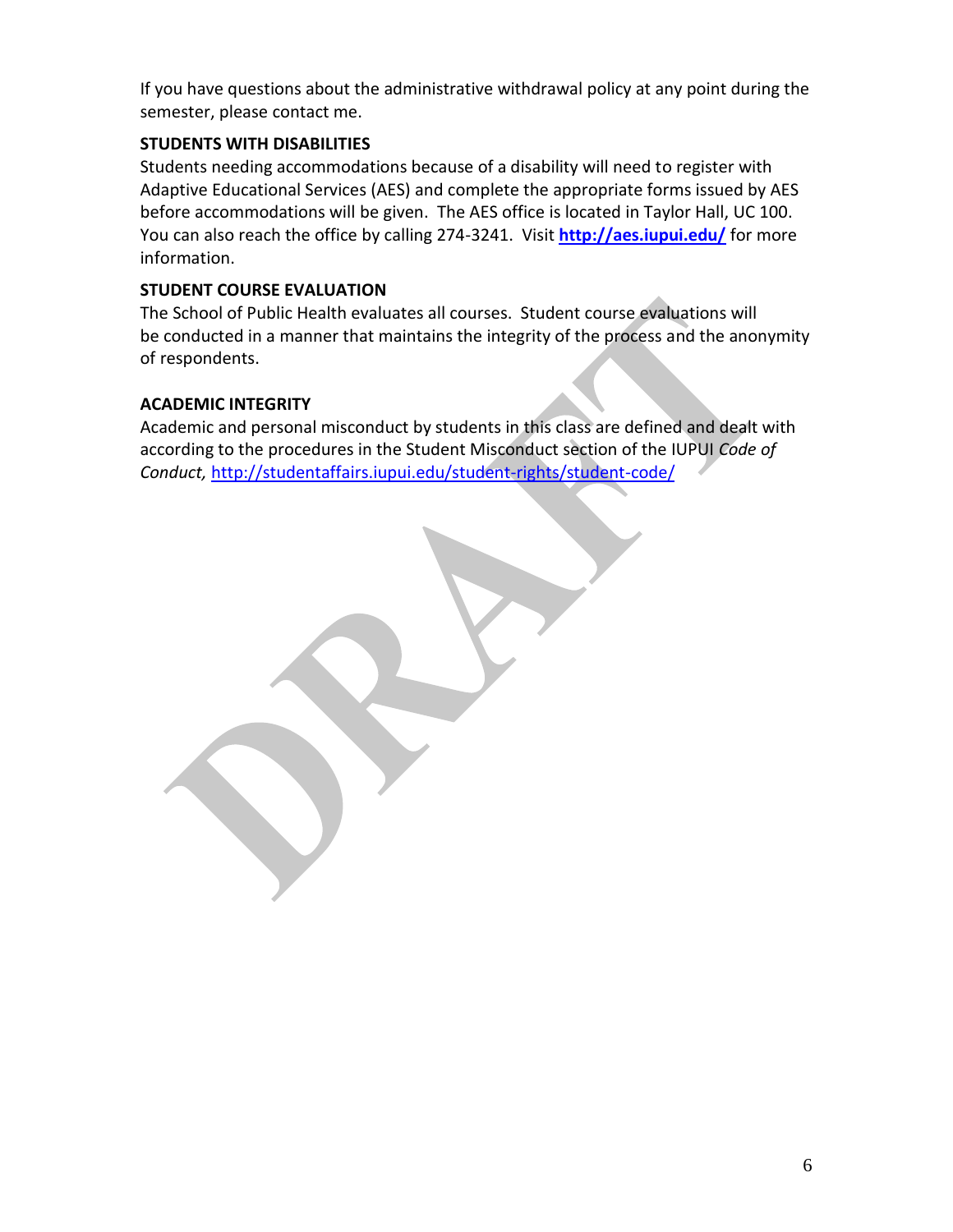#### **COURSE SCHEDULE**

# **Mandatory Pre-trip Meetings**

### **Class #1: January 20th 1:00P – 3:30P pm (Room TBD)**

| $3:00 - 4:00$ pm | Welcome, introductions, overview of the course |
|------------------|------------------------------------------------|
| $4:00 - 5:00$ pm | Discussion of the logistics of the trip        |
| $5:00-5:30$ pm   | Q&A                                            |

1 contact hour

#### **Class #2: January 27 th (9:00 am till 12:30 pm) RG 6040**

| $9:00 - 10:00$ am      | Overview of the U.S. healthcare system & public health       |
|------------------------|--------------------------------------------------------------|
| 10:00 -10:15 am        | Q&A                                                          |
| 10:15-10:30 am         | <b>Break</b>                                                 |
| $10:30 - 11:15$ am     | Comparison of the US healthcare systems with other countries |
| $11:15$ am $-12:15$ pm | PBS Frontline's "Sick Around the World."                     |
| 12:15-12:30 pm         | 0&A                                                          |

3.25 contact hours

## **Class #3: February 17th (9.00 am till 12.30pm) RG 6040**

| $9:00 - 10:30$ am | Round-table discussions of the readings                     |
|-------------------|-------------------------------------------------------------|
| 10:30-10:45 am    | <b>Break</b>                                                |
| 10:45-11:00 am    | General discussion lead by the instructor                   |
| 11:00-12:00 pm    | Experiential exercise ("Design an ideal healthcare system") |
| 12:00pm-12:30 pm  | <b>Q&amp;A</b>                                              |

3.25 contact hours

### **Class #4: March 3rd (9:00 am till 3:00 pm), Room TBD**

| 9:00-10:00 am                     | Overview of the health system in Nicaragua |
|-----------------------------------|--------------------------------------------|
| 10:00 - 10:15 am                  | Q&A                                        |
| 10:15-10:30 am                    | <b>Break</b>                               |
| 10:30-11:15 am                    | Public health in Nicaragua                 |
| 11:15am -12:15 pm                 | Health in the News Project                 |
| 12:15-12:30 pm                    | Q&A                                        |
| 12:30-1:00 pm                     | Lunch                                      |
| $1:00 \text{pm} - 2:00 \text{pm}$ | Spanish language preparation               |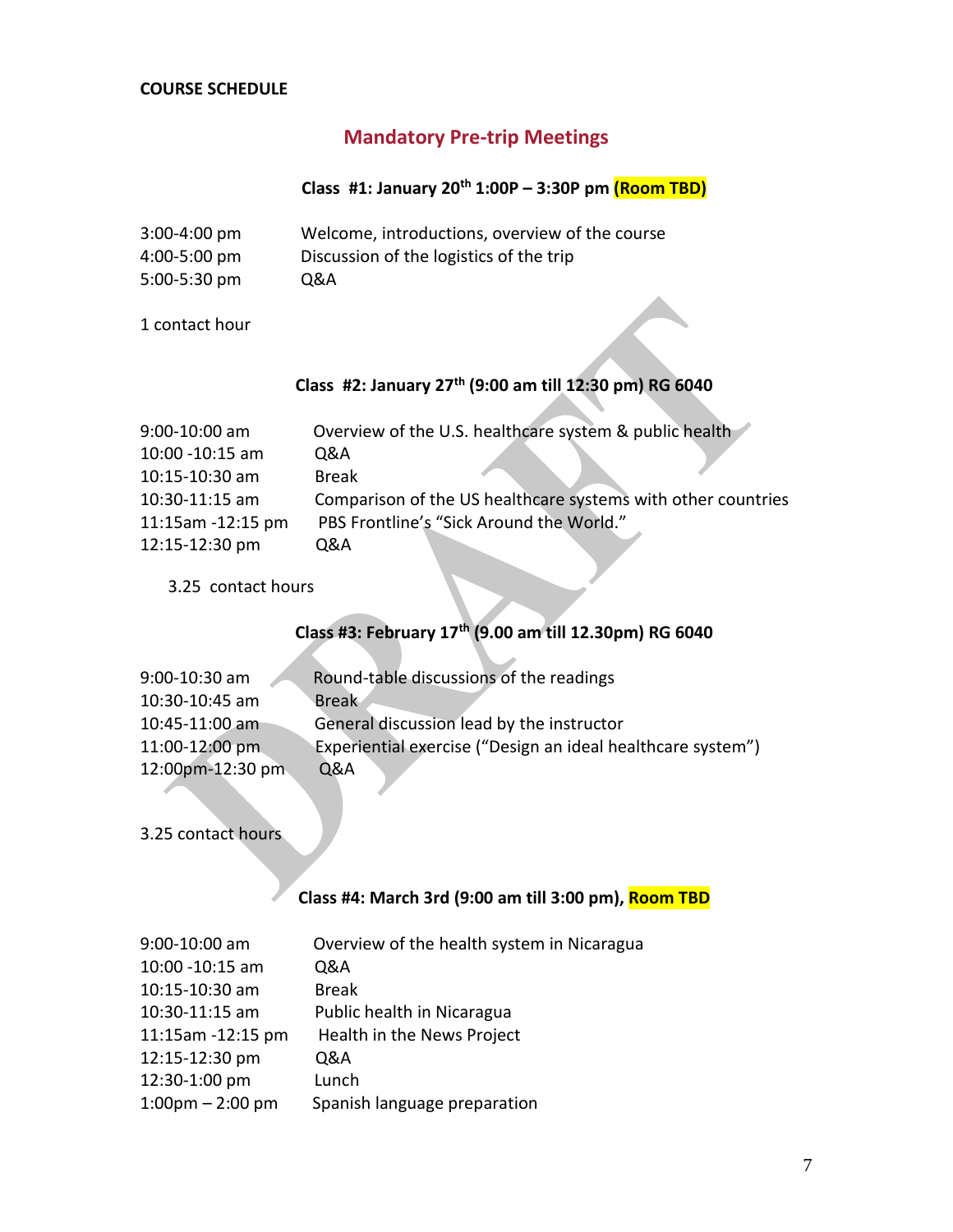5.25 contact hours

#### **Experience in Nicaragua March 11 - 19, 2017**

### **Health Systems Around the World: Understanding Nicaragua's Health System**

**STATISTICS** 

| Day              | <b>Time</b> | <b>Activity</b>                                                             |
|------------------|-------------|-----------------------------------------------------------------------------|
| <b>SAT   11</b>  |             | Arrival to Nicaragua (on own)   Check in at Lost Inn Managua Hostel         |
|                  |             |                                                                             |
| <b>12</b><br>SUN | <b>7A</b>   | Breakfast at Lost Inn Managua Hostel                                        |
|                  | <b>8A</b>   | Welcome & General Orientation   Review Itinerary, Cross-Cultural            |
|                  |             | Competencies, Logistics                                                     |
|                  | <b>9A</b>   | Introduction to the Nicaraguan Healthcare System with Dr. Jorge             |
|                  |             | Emerson Ortiz, physician and former Ministry of Health director             |
|                  | <b>10A</b>  | <b>Break</b>                                                                |
|                  | 10:30       | Nicaragua History and Culture with Norma Valdez Zepada                      |
|                  | <b>12P</b>  | Group Lunch                                                                 |
|                  | 1:30P       | A Walking History of Nicaragua: Revolutión Plaza                            |
|                  | 3:30P       | Park Xolotlan   Museums, Shopping, Recreation                               |
|                  | 6P          | <b>Group Dinner</b>                                                         |
|                  | 8P          | Reflection                                                                  |
|                  |             | 5.5 contact hours                                                           |
| <b>MON   13</b>  | <b>8A</b>   | Breakfast at Los Inn Managua Hostel                                         |
|                  |             | Health in the News Project: Group Presentations                             |
|                  | <b>9A</b>   | Depart for La Concepción                                                    |
|                  | <b>10A</b>  | Tour of the La Concepción rural hospital   Dr. Helders Solis, La            |
|                  |             | Concepción Hospital Director of Medicine                                    |
|                  | 11:30A      | Panel Discussion: Rural health care and access   Local Health Care          |
|                  |             | Professionals                                                               |
|                  | 12:30       | Lunch with Panelists                                                        |
|                  | 1P          | Tour Rural Health Clinic & Conversation with Public Health Educator         |
|                  | 3P          | Return to Managua                                                           |
|                  | 6P          | Dinner                                                                      |
|                  | <b>8P</b>   | Discussion on the rationality and principles for construction of toilets in |
|                  |             | poor communities (chapter 7 of the required text book for graduate and      |
|                  |             | undergraduate) lead by Dr. Max Moreno                                       |
|                  |             | 4.75 contact hours                                                          |
| <b>TUE   14</b>  | 6:30A       | <b>Breakfast</b>                                                            |
|                  | 7:30A       | Depart for Ocotal                                                           |
|                  | <b>12P</b>  | Lunch and guided discussion                                                 |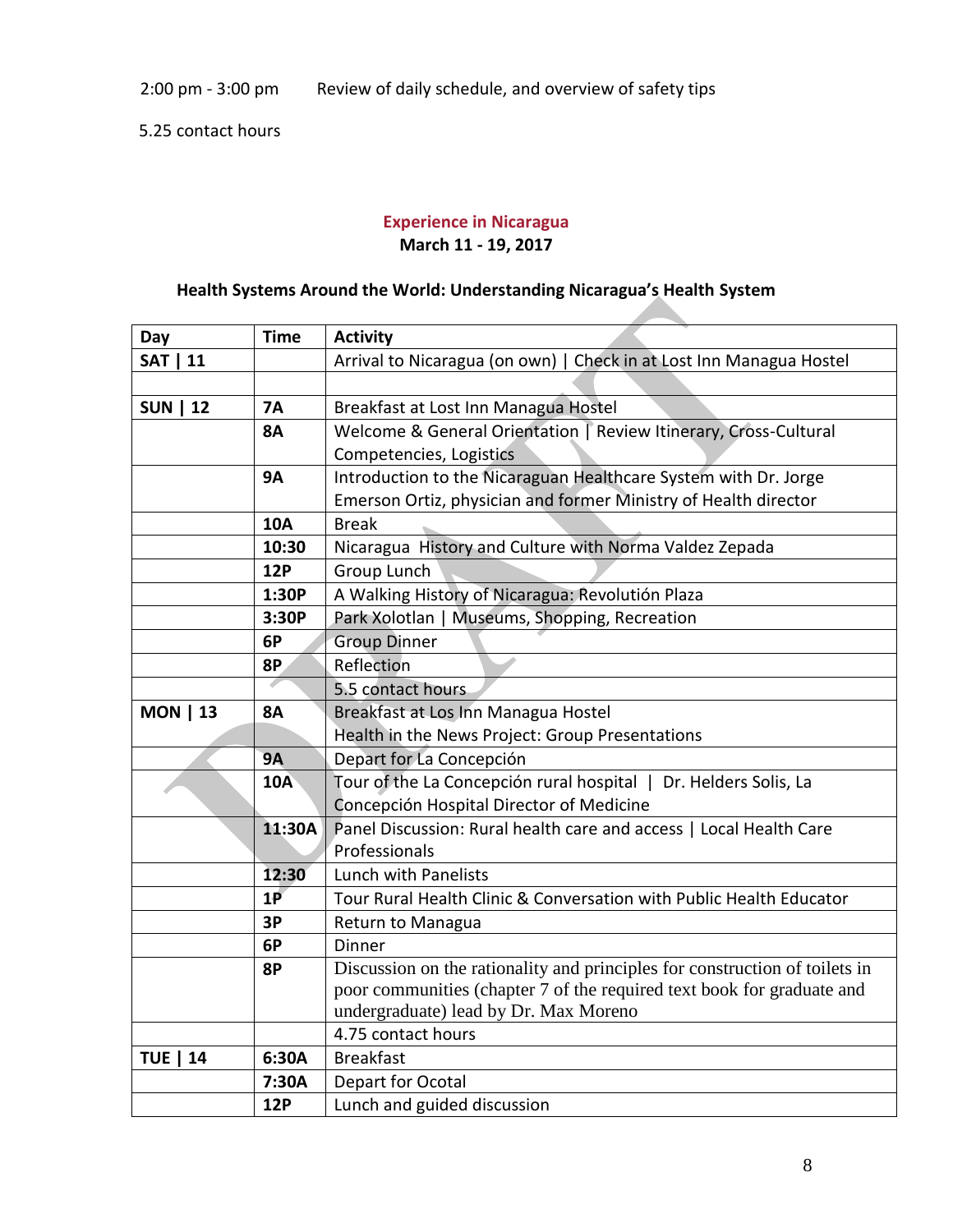|                   | 2P         | Visit the Institute for Democracy and Development   Lecture: The Role  |
|-------------------|------------|------------------------------------------------------------------------|
|                   |            | of NGOs in Public Health and Community Development                     |
|                   | 3P         | Depart for Zacataloza                                                  |
|                   | 4:30p      | Reflection                                                             |
|                   | 5:30P      | Welcome<br>  Host Family Assignment                                    |
|                   | 6:30P      | <b>Dinner</b>                                                          |
|                   | 7:30P      | Evening and cultural discussion with Host Family                       |
|                   |            | 4 contact hours                                                        |
| <b>WED   15</b>   | <b>7A</b>  | <b>Breakfast</b>                                                       |
|                   |            | Health in the News Project: Group Presentations                        |
|                   | <b>8A</b>  | Panel Discussion: The Challenges to Public Health in Underserved       |
|                   |            | Communities with Sra. Zepada and community members                     |
|                   | <b>9A</b>  | Visit Composting Latrine Demonstration Site                            |
|                   | <b>10A</b> | Assignment to Construction Crews for Home Located Composting           |
|                   |            | Latrines to be built in collaboration with local families              |
|                   |            | "This is Public Health" Photo Scavenger Hunt: Discussion of assignment |
|                   |            | logistics for remaining time in country                                |
|                   | <b>12P</b> | Lunch                                                                  |
|                   | 1:3P       | <b>Latrine Construction</b>                                            |
|                   | <b>5P</b>  | Clean Up   Rest                                                        |
|                   | 6P         | Dinner   Group Reflection on Cultural Dissonance                       |
|                   | 7:3P       | Evening with host family                                               |
|                   |            | 7.75 contact hours                                                     |
| <b>THUR</b><br>16 | <b>7A</b>  | <b>Breakfast</b>                                                       |
|                   | <b>8A</b>  | <b>Latrine Construction</b>                                            |
|                   | <b>12P</b> | Lunch                                                                  |
|                   | 1:30P      | <b>Latrine Construction</b>                                            |
|                   | 4P         | Clean Up                                                               |
|                   | <b>5P</b>  |                                                                        |
|                   | 6P         | Dinner                                                                 |
|                   | 7:3P       | Evening with host family                                               |
|                   |            | 3.75 contact hours                                                     |
| 17<br>FRI         | <b>7A</b>  | <b>Breakfast</b>                                                       |
|                   | <b>8A</b>  | Work on the Latrine construction                                       |
|                   | 12P        | Lunch                                                                  |
|                   | 1:30P      | <b>Latrine Construction</b>                                            |
|                   | 3:30P      | Pack Up                                                                |
|                   | 4:30P      | <b>Farewell Gathering</b>                                              |
|                   | 5:30P      | Depart for Ocotal                                                      |
|                   | <b>7P</b>  | Dinner/Hotel in Ocotal                                                 |
|                   |            | Program Wrap-Up                                                        |
|                   |            | • Share results from "This is Public Health"                           |
|                   |            | scavenger hunt                                                         |
|                   |            | • Health in the News project debrief                                   |